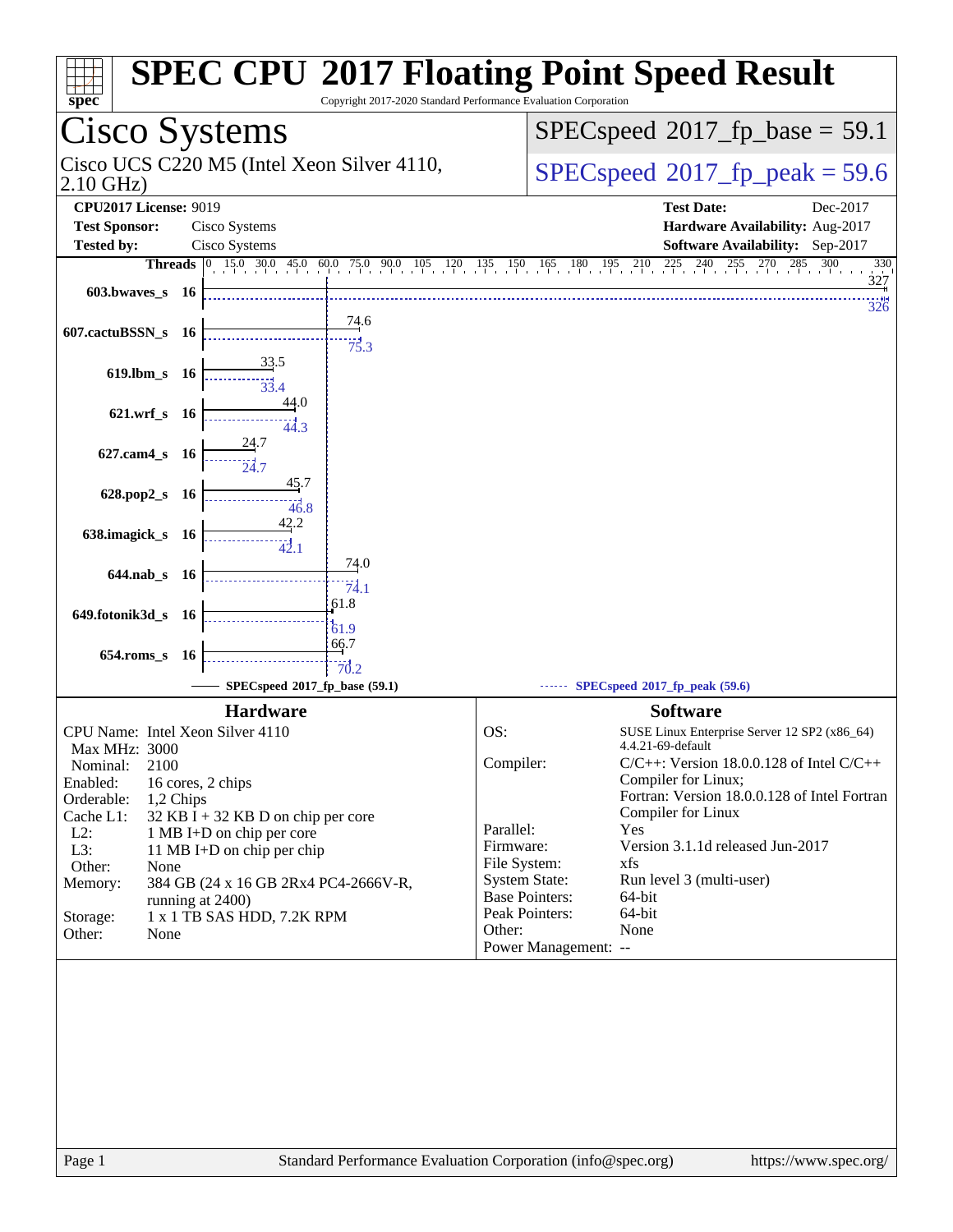

Copyright 2017-2020 Standard Performance Evaluation Corporation

## Cisco Systems

2.10 GHz) Cisco UCS C220 M5 (Intel Xeon Silver 4110,  $\vert$  [SPECspeed](http://www.spec.org/auto/cpu2017/Docs/result-fields.html#SPECspeed2017fppeak)®[2017\\_fp\\_peak = 5](http://www.spec.org/auto/cpu2017/Docs/result-fields.html#SPECspeed2017fppeak)9.6

 $SPECspeed^{\circledcirc}2017$  $SPECspeed^{\circledcirc}2017$  fp base = 59.1

**[CPU2017 License:](http://www.spec.org/auto/cpu2017/Docs/result-fields.html#CPU2017License)** 9019 **[Test Date:](http://www.spec.org/auto/cpu2017/Docs/result-fields.html#TestDate)** Dec-2017 **[Test Sponsor:](http://www.spec.org/auto/cpu2017/Docs/result-fields.html#TestSponsor)** Cisco Systems **[Hardware Availability:](http://www.spec.org/auto/cpu2017/Docs/result-fields.html#HardwareAvailability)** Aug-2017 **[Tested by:](http://www.spec.org/auto/cpu2017/Docs/result-fields.html#Testedby)** Cisco Systems **[Software Availability:](http://www.spec.org/auto/cpu2017/Docs/result-fields.html#SoftwareAvailability)** Sep-2017

#### **[Results Table](http://www.spec.org/auto/cpu2017/Docs/result-fields.html#ResultsTable)**

|                             | <b>Base</b>    |                |       |                |              | <b>Peak</b>    |       |                |                |              |                |              |                |              |
|-----------------------------|----------------|----------------|-------|----------------|--------------|----------------|-------|----------------|----------------|--------------|----------------|--------------|----------------|--------------|
| <b>Benchmark</b>            | <b>Threads</b> | <b>Seconds</b> | Ratio | <b>Seconds</b> | <b>Ratio</b> | <b>Seconds</b> | Ratio | <b>Threads</b> | <b>Seconds</b> | <b>Ratio</b> | <b>Seconds</b> | <b>Ratio</b> | <b>Seconds</b> | <b>Ratio</b> |
| $603.bwaves$ s              | 16             | 181            | 326   | 180            | 327          | 180            | 327   | 16             | 180            | 328          | 182            | 325          | 181            | <u>326</u>   |
| 607.cactuBSSN s             | 16             | 223            | 74.7  | 223            | 74.6         | 224            | 74.5  | 16             | 221            | 75.3         | 222            | 75.2         | 221            | 75.3         |
| $619.1$ bm s                | 16             | 157            | 33.5  | 157            | 33.4         | 156            | 33.6  | 16             | 157            | 33.4         | <u>157</u>     | 33.4         | 156            | 33.5         |
| $621$ .wrf s                | 16             | 299            | 44.2  | 302            | 43.8         | 300            | 44.0  | 16             | 298            | 44.4         | <u>299</u>     | 44.3         | 300            | 44.1         |
| $627$ .cam $4 \text{ s}$    | 16             | 359            | 24.7  | 359            | 24.7         | 360            | 24.6  | 16             | 359            | 24.7         | 359            | 24.7         | 360            | 24.6         |
| $628.pop2_s$                | 16             | 260            | 45.6  | 259            | 45.9         | 260            | 45.7  | 16             | 254            | 46.8         | 254            | 46.8         | 254            | 46.8         |
| 638.imagick_s               | 16             | 342            | 42.2  | 342            | 42.2         | 343            | 42.1  | 16             | 342            | 42.2         | 346            | 41.7         | 343            | 42.1         |
| $644$ .nab s                | 16             | 236            | 74.0  | 236            | 73.9         | 236            | 74.1  | 16             | 236            | 74.1         | 236            | 74.0         | 236            | 74.1         |
| 649.fotonik3d s             | 16             | 147            | 62.0  | 149            | 61.3         | 147            | 61.8  | 16             | 147            | 61.9         | 147            | 62.1         | 147            | 61.8         |
| $654$ .roms s               | 16             | 235            | 67.0  | <b>236</b>     | 66.7         | 237            | 66.5  | 16             | 225            | 70.1         | 223            | 70.6         | 224            | 70.2         |
| $SPECspeed^*2017$ fp base = |                |                | 59.1  |                |              |                |       |                |                |              |                |              |                |              |

**[SPECspeed](http://www.spec.org/auto/cpu2017/Docs/result-fields.html#SPECspeed2017fppeak)[2017\\_fp\\_peak =](http://www.spec.org/auto/cpu2017/Docs/result-fields.html#SPECspeed2017fppeak) 59.6**

Results appear in the [order in which they were run.](http://www.spec.org/auto/cpu2017/Docs/result-fields.html#RunOrder) Bold underlined text [indicates a median measurement](http://www.spec.org/auto/cpu2017/Docs/result-fields.html#Median).

#### **[Operating System Notes](http://www.spec.org/auto/cpu2017/Docs/result-fields.html#OperatingSystemNotes)**

Stack size set to unlimited using "ulimit -s unlimited"

#### **[General Notes](http://www.spec.org/auto/cpu2017/Docs/result-fields.html#GeneralNotes)**

Environment variables set by runcpu before the start of the run: KMP\_AFFINITY = "granularity=fine,compact" LD\_LIBRARY\_PATH = "/home/cpu2017/lib/ia32:/home/cpu2017/lib/intel64:/home/cpu2017/je5.0.1-32:/home/cpu2017/je5.0.1-64" OMP\_STACKSIZE = "192M"

 Binaries compiled on a system with 1x Intel Core i7-4790 CPU + 32GB RAM memory using Redhat Enterprise Linux 7.4 Transparent Huge Pages enabled by default Prior to runcpu invocation Filesystem page cache synced and cleared with: sync; echo 3> /proc/sys/vm/drop\_caches

#### **[Platform Notes](http://www.spec.org/auto/cpu2017/Docs/result-fields.html#PlatformNotes)**

BIOS Settings: Intel HyperThreading Technology set to Disabled CPU performance set to Enterprise Power Performance Tuning set to OS SNC set to Disabled IMC Interleaving set to Auto Patrol Scrub set to Disabled Sysinfo program /home/cpu2017/bin/sysinfo Rev: r5797 of 2017-06-14 96c45e4568ad54c135fd618bcc091c0f

**(Continued on next page)**

| Page 2 | Standard Performance Evaluation Corporation (info@spec.org) | https://www.spec.org/ |
|--------|-------------------------------------------------------------|-----------------------|
|--------|-------------------------------------------------------------|-----------------------|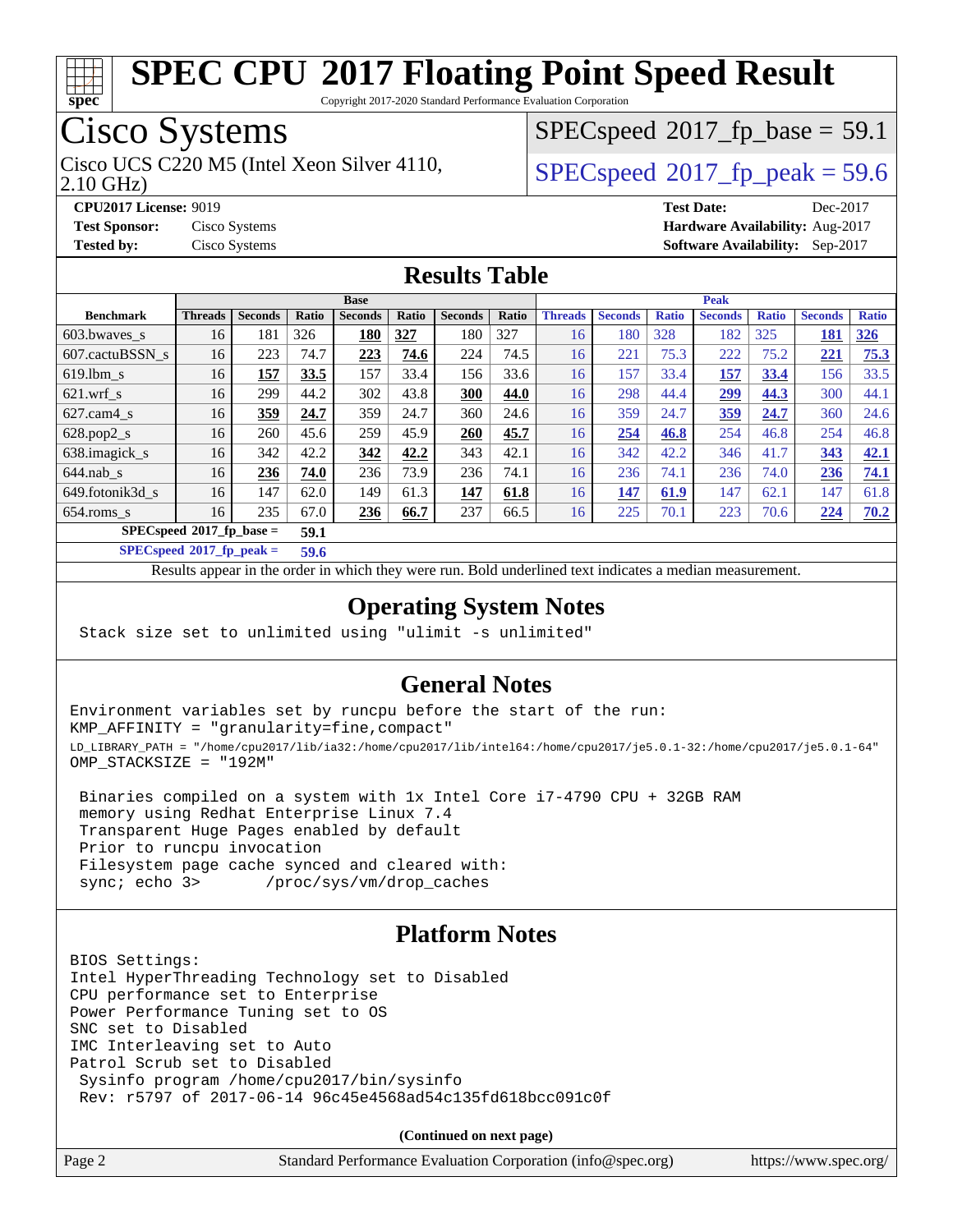| S1 | Dе | L. |  |
|----|----|----|--|

Cisco Systems

# **[SPEC CPU](http://www.spec.org/auto/cpu2017/Docs/result-fields.html#SPECCPU2017FloatingPointSpeedResult)[2017 Floating Point Speed Result](http://www.spec.org/auto/cpu2017/Docs/result-fields.html#SPECCPU2017FloatingPointSpeedResult)**

 $SPECspeed*2017_fp\_base = 59.1$  $SPECspeed*2017_fp\_base = 59.1$ 

Copyright 2017-2020 Standard Performance Evaluation Corporation

Page 3 Standard Performance Evaluation Corporation [\(info@spec.org\)](mailto:info@spec.org) <https://www.spec.org/> Cisco UCS C220 M5 (Intel Xeon Silver 4110,<br>2.10 GHz)  $SPECspeed^{\circ}2017\_fp\_peak = 59.6$  $SPECspeed^{\circ}2017\_fp\_peak = 59.6$ **[CPU2017 License:](http://www.spec.org/auto/cpu2017/Docs/result-fields.html#CPU2017License)** 9019 **[Test Date:](http://www.spec.org/auto/cpu2017/Docs/result-fields.html#TestDate)** Dec-2017 **[Test Sponsor:](http://www.spec.org/auto/cpu2017/Docs/result-fields.html#TestSponsor)** Cisco Systems **[Hardware Availability:](http://www.spec.org/auto/cpu2017/Docs/result-fields.html#HardwareAvailability)** Aug-2017 **[Tested by:](http://www.spec.org/auto/cpu2017/Docs/result-fields.html#Testedby)** Cisco Systems **[Software Availability:](http://www.spec.org/auto/cpu2017/Docs/result-fields.html#SoftwareAvailability)** Sep-2017 **[Platform Notes \(Continued\)](http://www.spec.org/auto/cpu2017/Docs/result-fields.html#PlatformNotes)** running on linux-ox2h Fri Dec 8 11:57:39 2017 SUT (System Under Test) info as seen by some common utilities. For more information on this section, see <https://www.spec.org/cpu2017/Docs/config.html#sysinfo> From /proc/cpuinfo model name : Intel(R) Xeon(R) Silver 4110 CPU @ 2.10GHz 2 "physical id"s (chips) 16 "processors" cores, siblings (Caution: counting these is hw and system dependent. The following excerpts from /proc/cpuinfo might not be reliable. Use with caution.) cpu cores : 8 siblings : 8 physical 0: cores 0 1 2 3 4 5 6 7 physical 1: cores 0 1 2 3 4 5 6 7 From lscpu: Architecture: x86\_64 CPU op-mode(s): 32-bit, 64-bit Byte Order: Little Endian  $CPU(s):$  16 On-line CPU(s) list: 0-15 Thread(s) per core: 1 Core(s) per socket: 8 Socket(s): 2 NUMA node(s): 2 Vendor ID: GenuineIntel CPU family: 6 Model: 85 Model name:  $Intel(R)$  Xeon(R) Silver 4110 CPU @ 2.10GHz Stepping: 4 CPU MHz: 800.187 CPU max MHz: 3000.0000 CPU min MHz: 800.0000 BogoMIPS: 4190.16 Virtualization: VT-x L1d cache: 32K L1i cache: 32K L2 cache: 1024K L3 cache: 11264K NUMA node0 CPU(s): 0-7 NUMA node1 CPU(s): 8-15 Flags: fpu vme de pse tsc msr pae mce cx8 apic sep mtrr pge mca cmov pat pse36 clflush dts acpi mmx fxsr sse sse2 ss ht tm pbe syscall nx pdpe1gb rdtscp lm constant\_tsc art arch\_perfmon pebs bts rep\_good nopl xtopology nonstop\_tsc aperfmperf eagerfpu pni pclmulqdq dtes64 monitor ds\_cpl vmx smx est tm2 ssse3 sdbg **(Continued on next page)**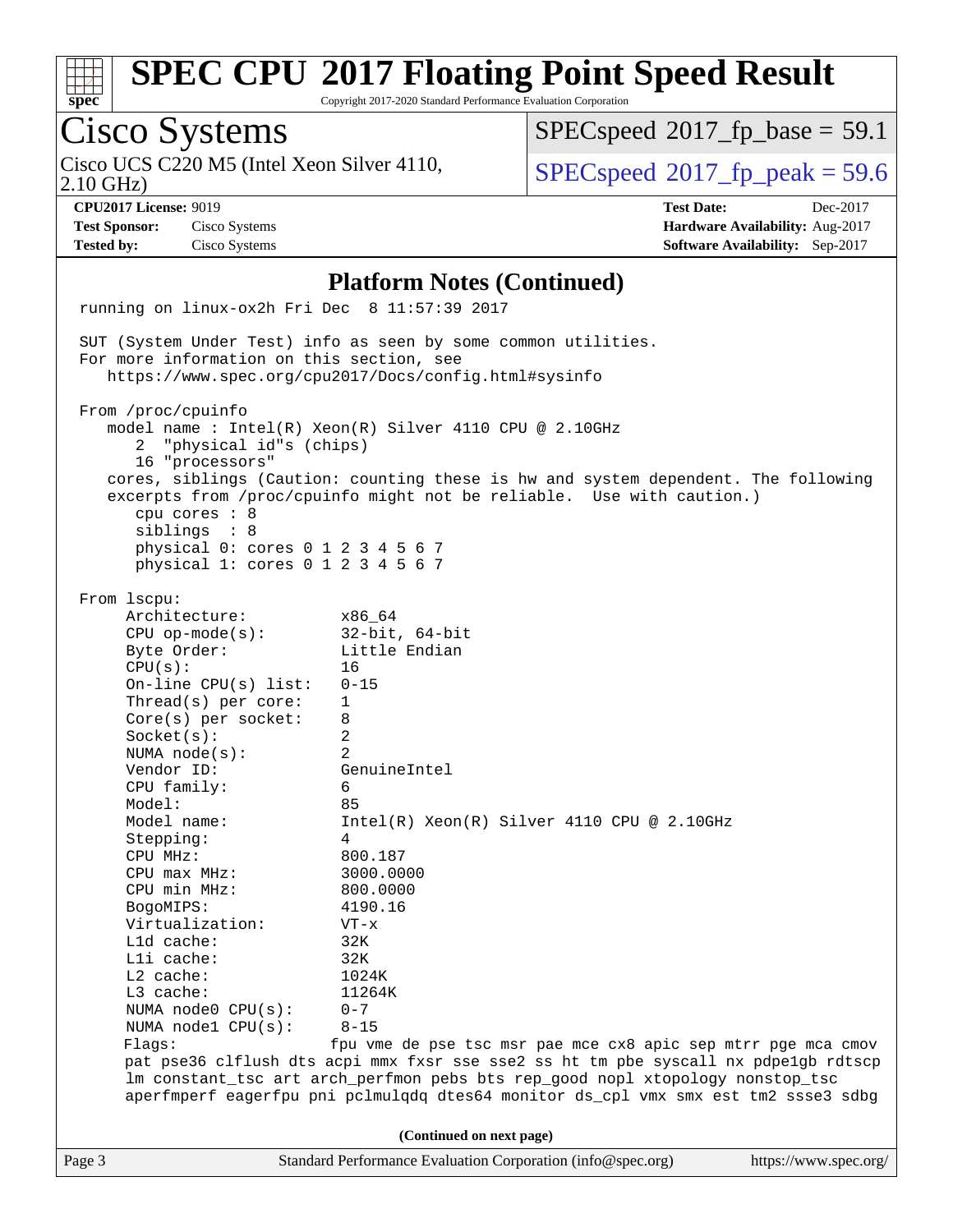

Copyright 2017-2020 Standard Performance Evaluation Corporation

Page 4 Standard Performance Evaluation Corporation [\(info@spec.org\)](mailto:info@spec.org) <https://www.spec.org/> Cisco Systems 2.10 GHz) Cisco UCS C220 M5 (Intel Xeon Silver 4110,  $\vert$  [SPECspeed](http://www.spec.org/auto/cpu2017/Docs/result-fields.html#SPECspeed2017fppeak)®[2017\\_fp\\_peak = 5](http://www.spec.org/auto/cpu2017/Docs/result-fields.html#SPECspeed2017fppeak)9.6  $SPECspeed^{\circledcirc}2017$  $SPECspeed^{\circledcirc}2017$  fp base = 59.1 **[CPU2017 License:](http://www.spec.org/auto/cpu2017/Docs/result-fields.html#CPU2017License)** 9019 **[Test Date:](http://www.spec.org/auto/cpu2017/Docs/result-fields.html#TestDate)** Dec-2017 **[Test Sponsor:](http://www.spec.org/auto/cpu2017/Docs/result-fields.html#TestSponsor)** Cisco Systems **[Hardware Availability:](http://www.spec.org/auto/cpu2017/Docs/result-fields.html#HardwareAvailability)** Aug-2017 **[Tested by:](http://www.spec.org/auto/cpu2017/Docs/result-fields.html#Testedby)** Cisco Systems **[Software Availability:](http://www.spec.org/auto/cpu2017/Docs/result-fields.html#SoftwareAvailability)** Sep-2017 **[Platform Notes \(Continued\)](http://www.spec.org/auto/cpu2017/Docs/result-fields.html#PlatformNotes)** fma cx16 xtpr pdcm pcid dca sse4\_1 sse4\_2 x2apic movbe popcnt tsc\_deadline\_timer aes xsave avx f16c rdrand lahf\_lm abm 3dnowprefetch ida arat epb pln pts dtherm hwp hwp\_act\_window hwp\_epp hwp\_pkg\_req intel\_pt tpr\_shadow vnmi flexpriority ept vpid fsgsbase tsc\_adjust bmi1 hle avx2 smep bmi2 erms invpcid rtm cqm mpx avx512f avx512dq rdseed adx smap clflushopt clwb avx512cd avx512bw avx512vl xsaveopt xsavec xgetbv1 cqm\_llc cqm\_occup\_llc /proc/cpuinfo cache data cache size : 11264 KB From numactl --hardware WARNING: a numactl 'node' might or might not correspond to a physical chip. available: 2 nodes (0-1) node 0 cpus: 0 1 2 3 4 5 6 7 node 0 size: 192019 MB node 0 free: 188193 MB node 1 cpus: 8 9 10 11 12 13 14 15 node 1 size: 193384 MB node 1 free: 189278 MB node distances: node 0 1 0: 10 21 1: 21 10 From /proc/meminfo MemTotal: 394653928 kB HugePages\_Total: 0 Hugepagesize: 2048 kB /usr/bin/lsb\_release -d SUSE Linux Enterprise Server 12 SP2 From /etc/\*release\* /etc/\*version\* SuSE-release: SUSE Linux Enterprise Server 12 (x86\_64) VERSION = 12 PATCHLEVEL = 2 # This file is deprecated and will be removed in a future service pack or release. # Please check /etc/os-release for details about this release. os-release: NAME="SLES" VERSION="12-SP2" VERSION\_ID="12.2" PRETTY\_NAME="SUSE Linux Enterprise Server 12 SP2" ID="sles" ANSI\_COLOR="0;32" CPE\_NAME="cpe:/o:suse:sles:12:sp2" **(Continued on next page)**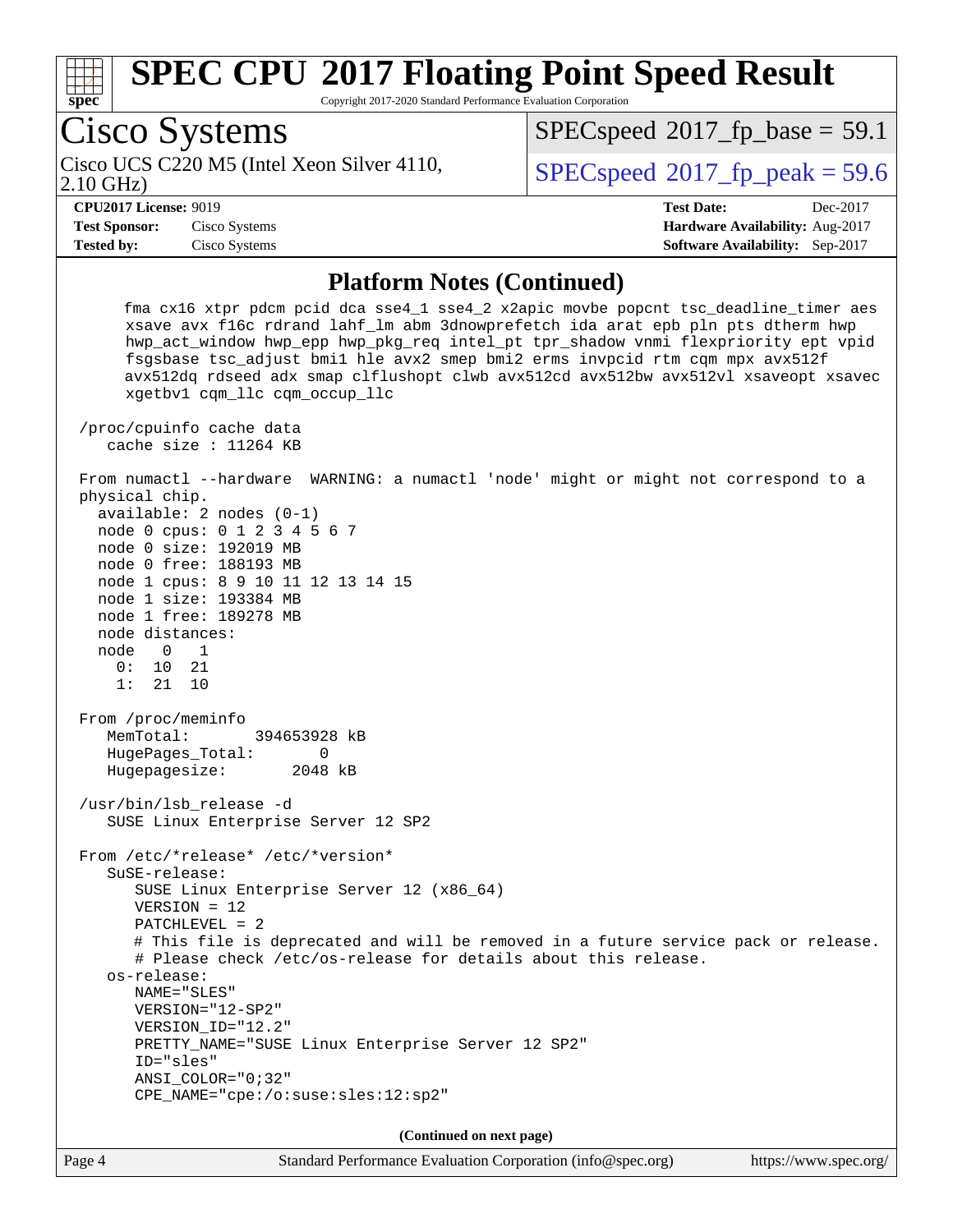

Copyright 2017-2020 Standard Performance Evaluation Corporation

## Cisco Systems

2.10 GHz) Cisco UCS C220 M5 (Intel Xeon Silver 4110,  $\vert$  [SPECspeed](http://www.spec.org/auto/cpu2017/Docs/result-fields.html#SPECspeed2017fppeak)®[2017\\_fp\\_peak = 5](http://www.spec.org/auto/cpu2017/Docs/result-fields.html#SPECspeed2017fppeak)9.6

 $SPECspeed@2017_fp\_base = 59.1$  $SPECspeed@2017_fp\_base = 59.1$ 

**[Tested by:](http://www.spec.org/auto/cpu2017/Docs/result-fields.html#Testedby)** Cisco Systems **[Software Availability:](http://www.spec.org/auto/cpu2017/Docs/result-fields.html#SoftwareAvailability)** Sep-2017

**[CPU2017 License:](http://www.spec.org/auto/cpu2017/Docs/result-fields.html#CPU2017License)** 9019 **[Test Date:](http://www.spec.org/auto/cpu2017/Docs/result-fields.html#TestDate)** Dec-2017 **[Test Sponsor:](http://www.spec.org/auto/cpu2017/Docs/result-fields.html#TestSponsor)** Cisco Systems **[Hardware Availability:](http://www.spec.org/auto/cpu2017/Docs/result-fields.html#HardwareAvailability)** Aug-2017

#### **[Platform Notes \(Continued\)](http://www.spec.org/auto/cpu2017/Docs/result-fields.html#PlatformNotes)**

uname -a:

 Linux linux-ox2h 4.4.21-69-default #1 SMP Tue Oct 25 10:58:20 UTC 2016 (9464f67) x86\_64 x86\_64 x86\_64 GNU/Linux

run-level 3 Dec 7 23:02

 SPEC is set to: /home/cpu2017 Filesystem Type Size Used Avail Use% Mounted on /dev/sdb5 xfs 317G 101G 217G 32% /home

 Additional information from dmidecode follows. WARNING: Use caution when you interpret this section. The 'dmidecode' program reads system data which is "intended to allow hardware to be accurately determined", but the intent may not be met, as there are frequent changes to hardware, firmware, and the "DMTF SMBIOS" standard.

 BIOS Cisco Systems, Inc. C220M5.3.1.1d.0.0615170645 06/15/2017 Memory:

24x 0xCE00 M393A2G40EB2-CTD 16 GB 2 rank 2666, configured at 2400

(End of data from sysinfo program)

#### **[Compiler Version Notes](http://www.spec.org/auto/cpu2017/Docs/result-fields.html#CompilerVersionNotes)**

| C                                                       | 619.1bm_s(base, peak) 638.imagick_s(base, peak)<br>644.nab_s(base, peak)                                                           |  |  |  |  |
|---------------------------------------------------------|------------------------------------------------------------------------------------------------------------------------------------|--|--|--|--|
| icc (ICC) 18.0.0 20170811                               | Copyright (C) 1985-2017 Intel Corporation. All rights reserved.                                                                    |  |  |  |  |
|                                                         | $C++$ , C, Fortran   607.cactuBSSN_s(base, peak)                                                                                   |  |  |  |  |
| icpc (ICC) 18.0.0 20170811<br>icc (ICC) 18.0.0 20170811 | Copyright (C) 1985-2017 Intel Corporation. All rights reserved.                                                                    |  |  |  |  |
| ifort (IFORT) 18.0.0 20170811                           | Copyright (C) 1985-2017 Intel Corporation. All rights reserved.<br>Copyright (C) 1985-2017 Intel Corporation. All rights reserved. |  |  |  |  |
|                                                         |                                                                                                                                    |  |  |  |  |
| Fortran                                                 | 603.bwaves_s(base, peak) 649.fotonik3d_s(base, peak)<br>654.roms_s(base, peak)                                                     |  |  |  |  |
|                                                         | (Continued on next page)                                                                                                           |  |  |  |  |
| Page 5                                                  | Standard Performance Evaluation Corporation (info@spec.org)<br>https://www.spec.org/                                               |  |  |  |  |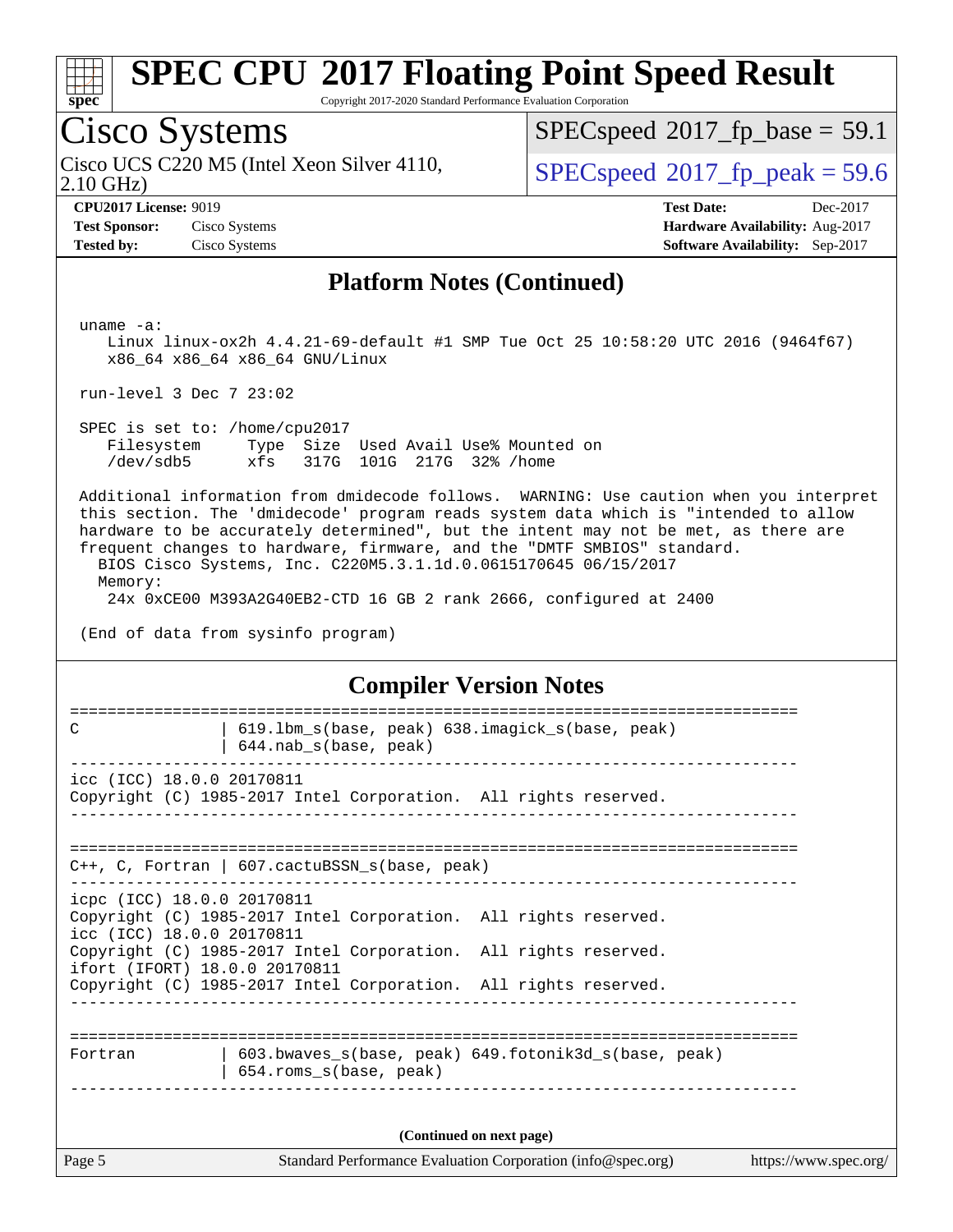

Copyright 2017-2020 Standard Performance Evaluation Corporation

## Cisco Systems

2.10 GHz) Cisco UCS C220 M5 (Intel Xeon Silver 4110,  $\vert$  [SPECspeed](http://www.spec.org/auto/cpu2017/Docs/result-fields.html#SPECspeed2017fppeak)®[2017\\_fp\\_peak = 5](http://www.spec.org/auto/cpu2017/Docs/result-fields.html#SPECspeed2017fppeak)9.6

 $SPECspeed*2017_fp\_base = 59.1$  $SPECspeed*2017_fp\_base = 59.1$ 

**[CPU2017 License:](http://www.spec.org/auto/cpu2017/Docs/result-fields.html#CPU2017License)** 9019 **[Test Date:](http://www.spec.org/auto/cpu2017/Docs/result-fields.html#TestDate)** Dec-2017 **[Test Sponsor:](http://www.spec.org/auto/cpu2017/Docs/result-fields.html#TestSponsor)** Cisco Systems **[Hardware Availability:](http://www.spec.org/auto/cpu2017/Docs/result-fields.html#HardwareAvailability)** Aug-2017 **[Tested by:](http://www.spec.org/auto/cpu2017/Docs/result-fields.html#Testedby)** Cisco Systems **[Software Availability:](http://www.spec.org/auto/cpu2017/Docs/result-fields.html#SoftwareAvailability)** Sep-2017

#### **[Compiler Version Notes \(Continued\)](http://www.spec.org/auto/cpu2017/Docs/result-fields.html#CompilerVersionNotes)**

| ifort (IFORT) 18.0.0 20170811<br>Copyright (C) 1985-2017 Intel Corporation. All rights reserved. |
|--------------------------------------------------------------------------------------------------|
|                                                                                                  |
| 621.wrf $s(base, peak)$ 627.cam4 $s(base, peak)$<br>Fortran, C<br>$628.$ pop $2_s(base, peak)$   |
| ifort (IFORT) 18.0.0 20170811                                                                    |
| Copyright (C) 1985-2017 Intel Corporation. All rights reserved.<br>icc (ICC) 18.0.0 20170811     |
| Copyright (C) 1985-2017 Intel Corporation. All rights reserved.                                  |
|                                                                                                  |

#### **[Base Compiler Invocation](http://www.spec.org/auto/cpu2017/Docs/result-fields.html#BaseCompilerInvocation)**

[C benchmarks](http://www.spec.org/auto/cpu2017/Docs/result-fields.html#Cbenchmarks): [icc](http://www.spec.org/cpu2017/results/res2017q4/cpu2017-20171211-01560.flags.html#user_CCbase_intel_icc_18.0_66fc1ee009f7361af1fbd72ca7dcefbb700085f36577c54f309893dd4ec40d12360134090235512931783d35fd58c0460139e722d5067c5574d8eaf2b3e37e92)

[Fortran benchmarks](http://www.spec.org/auto/cpu2017/Docs/result-fields.html#Fortranbenchmarks): [ifort](http://www.spec.org/cpu2017/results/res2017q4/cpu2017-20171211-01560.flags.html#user_FCbase_intel_ifort_18.0_8111460550e3ca792625aed983ce982f94888b8b503583aa7ba2b8303487b4d8a21a13e7191a45c5fd58ff318f48f9492884d4413fa793fd88dd292cad7027ca)

[Benchmarks using both Fortran and C](http://www.spec.org/auto/cpu2017/Docs/result-fields.html#BenchmarksusingbothFortranandC): [ifort](http://www.spec.org/cpu2017/results/res2017q4/cpu2017-20171211-01560.flags.html#user_CC_FCbase_intel_ifort_18.0_8111460550e3ca792625aed983ce982f94888b8b503583aa7ba2b8303487b4d8a21a13e7191a45c5fd58ff318f48f9492884d4413fa793fd88dd292cad7027ca) [icc](http://www.spec.org/cpu2017/results/res2017q4/cpu2017-20171211-01560.flags.html#user_CC_FCbase_intel_icc_18.0_66fc1ee009f7361af1fbd72ca7dcefbb700085f36577c54f309893dd4ec40d12360134090235512931783d35fd58c0460139e722d5067c5574d8eaf2b3e37e92)

[Benchmarks using Fortran, C, and C++:](http://www.spec.org/auto/cpu2017/Docs/result-fields.html#BenchmarksusingFortranCandCXX) [icpc](http://www.spec.org/cpu2017/results/res2017q4/cpu2017-20171211-01560.flags.html#user_CC_CXX_FCbase_intel_icpc_18.0_c510b6838c7f56d33e37e94d029a35b4a7bccf4766a728ee175e80a419847e808290a9b78be685c44ab727ea267ec2f070ec5dc83b407c0218cded6866a35d07) [icc](http://www.spec.org/cpu2017/results/res2017q4/cpu2017-20171211-01560.flags.html#user_CC_CXX_FCbase_intel_icc_18.0_66fc1ee009f7361af1fbd72ca7dcefbb700085f36577c54f309893dd4ec40d12360134090235512931783d35fd58c0460139e722d5067c5574d8eaf2b3e37e92) [ifort](http://www.spec.org/cpu2017/results/res2017q4/cpu2017-20171211-01560.flags.html#user_CC_CXX_FCbase_intel_ifort_18.0_8111460550e3ca792625aed983ce982f94888b8b503583aa7ba2b8303487b4d8a21a13e7191a45c5fd58ff318f48f9492884d4413fa793fd88dd292cad7027ca)

## **[Base Portability Flags](http://www.spec.org/auto/cpu2017/Docs/result-fields.html#BasePortabilityFlags)**

 603.bwaves\_s: [-DSPEC\\_LP64](http://www.spec.org/cpu2017/results/res2017q4/cpu2017-20171211-01560.flags.html#suite_basePORTABILITY603_bwaves_s_DSPEC_LP64) 607.cactuBSSN\_s: [-DSPEC\\_LP64](http://www.spec.org/cpu2017/results/res2017q4/cpu2017-20171211-01560.flags.html#suite_basePORTABILITY607_cactuBSSN_s_DSPEC_LP64) 619.lbm\_s: [-DSPEC\\_LP64](http://www.spec.org/cpu2017/results/res2017q4/cpu2017-20171211-01560.flags.html#suite_basePORTABILITY619_lbm_s_DSPEC_LP64) 621.wrf\_s: [-DSPEC\\_LP64](http://www.spec.org/cpu2017/results/res2017q4/cpu2017-20171211-01560.flags.html#suite_basePORTABILITY621_wrf_s_DSPEC_LP64) [-DSPEC\\_CASE\\_FLAG](http://www.spec.org/cpu2017/results/res2017q4/cpu2017-20171211-01560.flags.html#b621.wrf_s_baseCPORTABILITY_DSPEC_CASE_FLAG) [-convert big\\_endian](http://www.spec.org/cpu2017/results/res2017q4/cpu2017-20171211-01560.flags.html#user_baseFPORTABILITY621_wrf_s_convert_big_endian_c3194028bc08c63ac5d04de18c48ce6d347e4e562e8892b8bdbdc0214820426deb8554edfa529a3fb25a586e65a3d812c835984020483e7e73212c4d31a38223) 627.cam4\_s: [-DSPEC\\_LP64](http://www.spec.org/cpu2017/results/res2017q4/cpu2017-20171211-01560.flags.html#suite_basePORTABILITY627_cam4_s_DSPEC_LP64) [-DSPEC\\_CASE\\_FLAG](http://www.spec.org/cpu2017/results/res2017q4/cpu2017-20171211-01560.flags.html#b627.cam4_s_baseCPORTABILITY_DSPEC_CASE_FLAG) 628.pop2\_s: [-DSPEC\\_LP64](http://www.spec.org/cpu2017/results/res2017q4/cpu2017-20171211-01560.flags.html#suite_basePORTABILITY628_pop2_s_DSPEC_LP64) [-DSPEC\\_CASE\\_FLAG](http://www.spec.org/cpu2017/results/res2017q4/cpu2017-20171211-01560.flags.html#b628.pop2_s_baseCPORTABILITY_DSPEC_CASE_FLAG) [-convert big\\_endian](http://www.spec.org/cpu2017/results/res2017q4/cpu2017-20171211-01560.flags.html#user_baseFPORTABILITY628_pop2_s_convert_big_endian_c3194028bc08c63ac5d04de18c48ce6d347e4e562e8892b8bdbdc0214820426deb8554edfa529a3fb25a586e65a3d812c835984020483e7e73212c4d31a38223) [-assume byterecl](http://www.spec.org/cpu2017/results/res2017q4/cpu2017-20171211-01560.flags.html#user_baseFPORTABILITY628_pop2_s_assume_byterecl_7e47d18b9513cf18525430bbf0f2177aa9bf368bc7a059c09b2c06a34b53bd3447c950d3f8d6c70e3faf3a05c8557d66a5798b567902e8849adc142926523472) 638.imagick\_s: [-DSPEC\\_LP64](http://www.spec.org/cpu2017/results/res2017q4/cpu2017-20171211-01560.flags.html#suite_basePORTABILITY638_imagick_s_DSPEC_LP64) 644.nab\_s: [-DSPEC\\_LP64](http://www.spec.org/cpu2017/results/res2017q4/cpu2017-20171211-01560.flags.html#suite_basePORTABILITY644_nab_s_DSPEC_LP64) 649.fotonik3d\_s: [-DSPEC\\_LP64](http://www.spec.org/cpu2017/results/res2017q4/cpu2017-20171211-01560.flags.html#suite_basePORTABILITY649_fotonik3d_s_DSPEC_LP64) 654.roms\_s: [-DSPEC\\_LP64](http://www.spec.org/cpu2017/results/res2017q4/cpu2017-20171211-01560.flags.html#suite_basePORTABILITY654_roms_s_DSPEC_LP64)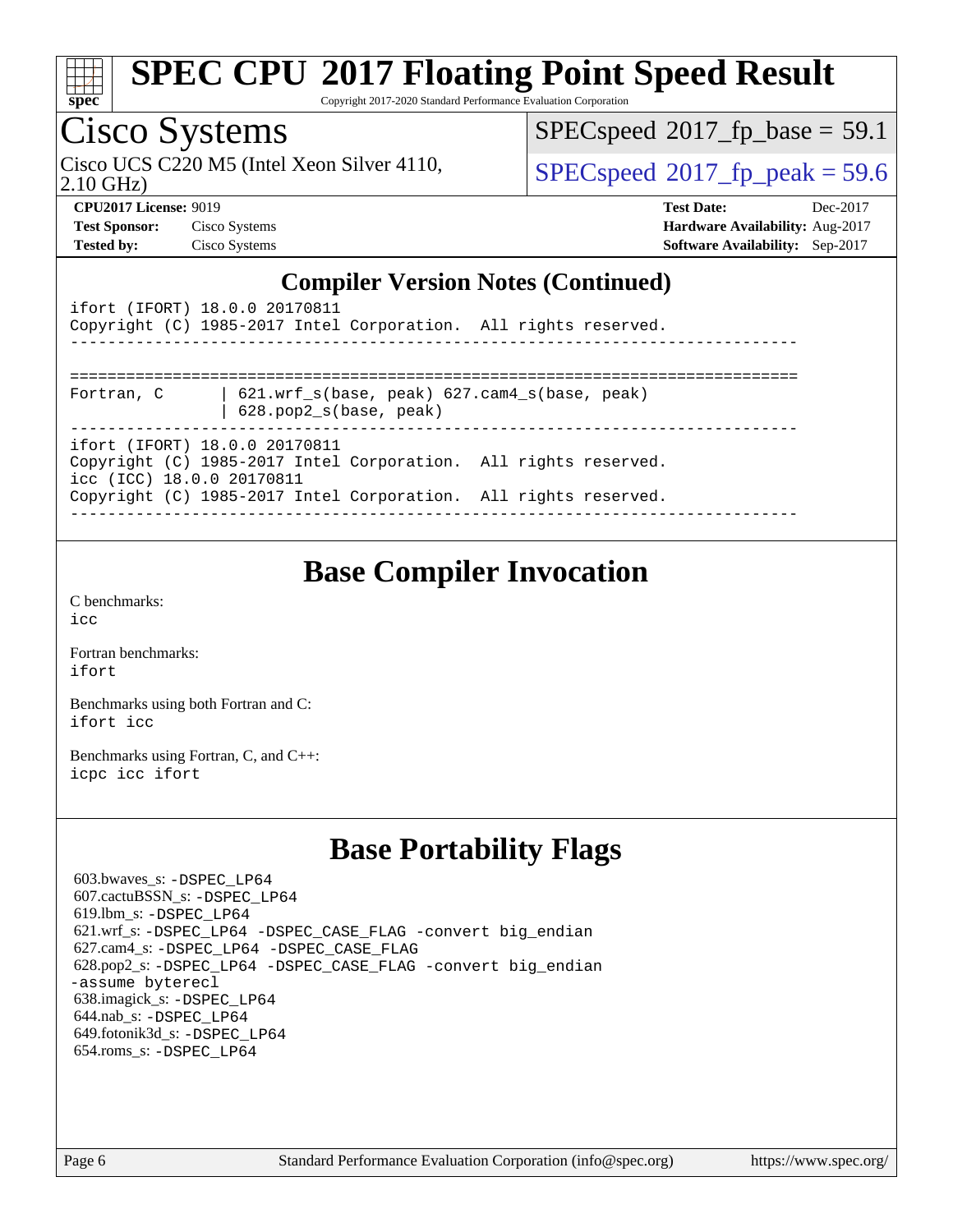

Copyright 2017-2020 Standard Performance Evaluation Corporation

## Cisco Systems

2.10 GHz) Cisco UCS C220 M5 (Intel Xeon Silver 4110,  $\vert$  [SPECspeed](http://www.spec.org/auto/cpu2017/Docs/result-fields.html#SPECspeed2017fppeak)®[2017\\_fp\\_peak = 5](http://www.spec.org/auto/cpu2017/Docs/result-fields.html#SPECspeed2017fppeak)9.6

 $SPECspeed^{\circledcirc}2017$  $SPECspeed^{\circledcirc}2017$  fp base = 59.1

**[Tested by:](http://www.spec.org/auto/cpu2017/Docs/result-fields.html#Testedby)** Cisco Systems **[Software Availability:](http://www.spec.org/auto/cpu2017/Docs/result-fields.html#SoftwareAvailability)** Sep-2017

**[CPU2017 License:](http://www.spec.org/auto/cpu2017/Docs/result-fields.html#CPU2017License)** 9019 **[Test Date:](http://www.spec.org/auto/cpu2017/Docs/result-fields.html#TestDate)** Dec-2017 **[Test Sponsor:](http://www.spec.org/auto/cpu2017/Docs/result-fields.html#TestSponsor)** Cisco Systems **[Hardware Availability:](http://www.spec.org/auto/cpu2017/Docs/result-fields.html#HardwareAvailability)** Aug-2017

## **[Base Optimization Flags](http://www.spec.org/auto/cpu2017/Docs/result-fields.html#BaseOptimizationFlags)**

[C benchmarks:](http://www.spec.org/auto/cpu2017/Docs/result-fields.html#Cbenchmarks)

[-xCORE-AVX512](http://www.spec.org/cpu2017/results/res2017q4/cpu2017-20171211-01560.flags.html#user_CCbase_f-xCORE-AVX512) [-ipo](http://www.spec.org/cpu2017/results/res2017q4/cpu2017-20171211-01560.flags.html#user_CCbase_f-ipo) -03 [-no-prec-div](http://www.spec.org/cpu2017/results/res2017q4/cpu2017-20171211-01560.flags.html#user_CCbase_f-no-prec-div) [-qopt-prefetch](http://www.spec.org/cpu2017/results/res2017q4/cpu2017-20171211-01560.flags.html#user_CCbase_f-qopt-prefetch) [-ffinite-math-only](http://www.spec.org/cpu2017/results/res2017q4/cpu2017-20171211-01560.flags.html#user_CCbase_f_finite_math_only_cb91587bd2077682c4b38af759c288ed7c732db004271a9512da14a4f8007909a5f1427ecbf1a0fb78ff2a814402c6114ac565ca162485bbcae155b5e4258871) [-qopt-mem-layout-trans=3](http://www.spec.org/cpu2017/results/res2017q4/cpu2017-20171211-01560.flags.html#user_CCbase_f-qopt-mem-layout-trans_de80db37974c74b1f0e20d883f0b675c88c3b01e9d123adea9b28688d64333345fb62bc4a798493513fdb68f60282f9a726aa07f478b2f7113531aecce732043) [-qopenmp](http://www.spec.org/cpu2017/results/res2017q4/cpu2017-20171211-01560.flags.html#user_CCbase_qopenmp_16be0c44f24f464004c6784a7acb94aca937f053568ce72f94b139a11c7c168634a55f6653758ddd83bcf7b8463e8028bb0b48b77bcddc6b78d5d95bb1df2967) [-DSPEC\\_OPENMP](http://www.spec.org/cpu2017/results/res2017q4/cpu2017-20171211-01560.flags.html#suite_CCbase_DSPEC_OPENMP)

[Fortran benchmarks:](http://www.spec.org/auto/cpu2017/Docs/result-fields.html#Fortranbenchmarks) [-DSPEC\\_OPENMP](http://www.spec.org/cpu2017/results/res2017q4/cpu2017-20171211-01560.flags.html#suite_FCbase_DSPEC_OPENMP) [-xCORE-AVX512](http://www.spec.org/cpu2017/results/res2017q4/cpu2017-20171211-01560.flags.html#user_FCbase_f-xCORE-AVX512) [-ipo](http://www.spec.org/cpu2017/results/res2017q4/cpu2017-20171211-01560.flags.html#user_FCbase_f-ipo) [-O3](http://www.spec.org/cpu2017/results/res2017q4/cpu2017-20171211-01560.flags.html#user_FCbase_f-O3) [-no-prec-div](http://www.spec.org/cpu2017/results/res2017q4/cpu2017-20171211-01560.flags.html#user_FCbase_f-no-prec-div) [-qopt-prefetch](http://www.spec.org/cpu2017/results/res2017q4/cpu2017-20171211-01560.flags.html#user_FCbase_f-qopt-prefetch) [-ffinite-math-only](http://www.spec.org/cpu2017/results/res2017q4/cpu2017-20171211-01560.flags.html#user_FCbase_f_finite_math_only_cb91587bd2077682c4b38af759c288ed7c732db004271a9512da14a4f8007909a5f1427ecbf1a0fb78ff2a814402c6114ac565ca162485bbcae155b5e4258871) [-qopt-mem-layout-trans=3](http://www.spec.org/cpu2017/results/res2017q4/cpu2017-20171211-01560.flags.html#user_FCbase_f-qopt-mem-layout-trans_de80db37974c74b1f0e20d883f0b675c88c3b01e9d123adea9b28688d64333345fb62bc4a798493513fdb68f60282f9a726aa07f478b2f7113531aecce732043) [-qopenmp](http://www.spec.org/cpu2017/results/res2017q4/cpu2017-20171211-01560.flags.html#user_FCbase_qopenmp_16be0c44f24f464004c6784a7acb94aca937f053568ce72f94b139a11c7c168634a55f6653758ddd83bcf7b8463e8028bb0b48b77bcddc6b78d5d95bb1df2967) [-nostandard-realloc-lhs](http://www.spec.org/cpu2017/results/res2017q4/cpu2017-20171211-01560.flags.html#user_FCbase_f_2003_std_realloc_82b4557e90729c0f113870c07e44d33d6f5a304b4f63d4c15d2d0f1fab99f5daaed73bdb9275d9ae411527f28b936061aa8b9c8f2d63842963b95c9dd6426b8a) [-align array32byte](http://www.spec.org/cpu2017/results/res2017q4/cpu2017-20171211-01560.flags.html#user_FCbase_align_array32byte_b982fe038af199962ba9a80c053b8342c548c85b40b8e86eb3cc33dee0d7986a4af373ac2d51c3f7cf710a18d62fdce2948f201cd044323541f22fc0fffc51b6)

[Benchmarks using both Fortran and C:](http://www.spec.org/auto/cpu2017/Docs/result-fields.html#BenchmarksusingbothFortranandC) [-xCORE-AVX512](http://www.spec.org/cpu2017/results/res2017q4/cpu2017-20171211-01560.flags.html#user_CC_FCbase_f-xCORE-AVX512) [-ipo](http://www.spec.org/cpu2017/results/res2017q4/cpu2017-20171211-01560.flags.html#user_CC_FCbase_f-ipo) [-O3](http://www.spec.org/cpu2017/results/res2017q4/cpu2017-20171211-01560.flags.html#user_CC_FCbase_f-O3) [-no-prec-div](http://www.spec.org/cpu2017/results/res2017q4/cpu2017-20171211-01560.flags.html#user_CC_FCbase_f-no-prec-div) [-qopt-prefetch](http://www.spec.org/cpu2017/results/res2017q4/cpu2017-20171211-01560.flags.html#user_CC_FCbase_f-qopt-prefetch)

[-ffinite-math-only](http://www.spec.org/cpu2017/results/res2017q4/cpu2017-20171211-01560.flags.html#user_CC_FCbase_f_finite_math_only_cb91587bd2077682c4b38af759c288ed7c732db004271a9512da14a4f8007909a5f1427ecbf1a0fb78ff2a814402c6114ac565ca162485bbcae155b5e4258871) [-qopt-mem-layout-trans=3](http://www.spec.org/cpu2017/results/res2017q4/cpu2017-20171211-01560.flags.html#user_CC_FCbase_f-qopt-mem-layout-trans_de80db37974c74b1f0e20d883f0b675c88c3b01e9d123adea9b28688d64333345fb62bc4a798493513fdb68f60282f9a726aa07f478b2f7113531aecce732043) [-qopenmp](http://www.spec.org/cpu2017/results/res2017q4/cpu2017-20171211-01560.flags.html#user_CC_FCbase_qopenmp_16be0c44f24f464004c6784a7acb94aca937f053568ce72f94b139a11c7c168634a55f6653758ddd83bcf7b8463e8028bb0b48b77bcddc6b78d5d95bb1df2967) [-DSPEC\\_OPENMP](http://www.spec.org/cpu2017/results/res2017q4/cpu2017-20171211-01560.flags.html#suite_CC_FCbase_DSPEC_OPENMP) [-nostandard-realloc-lhs](http://www.spec.org/cpu2017/results/res2017q4/cpu2017-20171211-01560.flags.html#user_CC_FCbase_f_2003_std_realloc_82b4557e90729c0f113870c07e44d33d6f5a304b4f63d4c15d2d0f1fab99f5daaed73bdb9275d9ae411527f28b936061aa8b9c8f2d63842963b95c9dd6426b8a) [-align array32byte](http://www.spec.org/cpu2017/results/res2017q4/cpu2017-20171211-01560.flags.html#user_CC_FCbase_align_array32byte_b982fe038af199962ba9a80c053b8342c548c85b40b8e86eb3cc33dee0d7986a4af373ac2d51c3f7cf710a18d62fdce2948f201cd044323541f22fc0fffc51b6)

[Benchmarks using Fortran, C, and C++](http://www.spec.org/auto/cpu2017/Docs/result-fields.html#BenchmarksusingFortranCandCXX): [-xCORE-AVX512](http://www.spec.org/cpu2017/results/res2017q4/cpu2017-20171211-01560.flags.html#user_CC_CXX_FCbase_f-xCORE-AVX512) [-ipo](http://www.spec.org/cpu2017/results/res2017q4/cpu2017-20171211-01560.flags.html#user_CC_CXX_FCbase_f-ipo) [-O3](http://www.spec.org/cpu2017/results/res2017q4/cpu2017-20171211-01560.flags.html#user_CC_CXX_FCbase_f-O3) [-no-prec-div](http://www.spec.org/cpu2017/results/res2017q4/cpu2017-20171211-01560.flags.html#user_CC_CXX_FCbase_f-no-prec-div) [-qopt-prefetch](http://www.spec.org/cpu2017/results/res2017q4/cpu2017-20171211-01560.flags.html#user_CC_CXX_FCbase_f-qopt-prefetch) [-ffinite-math-only](http://www.spec.org/cpu2017/results/res2017q4/cpu2017-20171211-01560.flags.html#user_CC_CXX_FCbase_f_finite_math_only_cb91587bd2077682c4b38af759c288ed7c732db004271a9512da14a4f8007909a5f1427ecbf1a0fb78ff2a814402c6114ac565ca162485bbcae155b5e4258871) [-qopt-mem-layout-trans=3](http://www.spec.org/cpu2017/results/res2017q4/cpu2017-20171211-01560.flags.html#user_CC_CXX_FCbase_f-qopt-mem-layout-trans_de80db37974c74b1f0e20d883f0b675c88c3b01e9d123adea9b28688d64333345fb62bc4a798493513fdb68f60282f9a726aa07f478b2f7113531aecce732043) [-qopenmp](http://www.spec.org/cpu2017/results/res2017q4/cpu2017-20171211-01560.flags.html#user_CC_CXX_FCbase_qopenmp_16be0c44f24f464004c6784a7acb94aca937f053568ce72f94b139a11c7c168634a55f6653758ddd83bcf7b8463e8028bb0b48b77bcddc6b78d5d95bb1df2967) [-DSPEC\\_OPENMP](http://www.spec.org/cpu2017/results/res2017q4/cpu2017-20171211-01560.flags.html#suite_CC_CXX_FCbase_DSPEC_OPENMP) [-nostandard-realloc-lhs](http://www.spec.org/cpu2017/results/res2017q4/cpu2017-20171211-01560.flags.html#user_CC_CXX_FCbase_f_2003_std_realloc_82b4557e90729c0f113870c07e44d33d6f5a304b4f63d4c15d2d0f1fab99f5daaed73bdb9275d9ae411527f28b936061aa8b9c8f2d63842963b95c9dd6426b8a) [-align array32byte](http://www.spec.org/cpu2017/results/res2017q4/cpu2017-20171211-01560.flags.html#user_CC_CXX_FCbase_align_array32byte_b982fe038af199962ba9a80c053b8342c548c85b40b8e86eb3cc33dee0d7986a4af373ac2d51c3f7cf710a18d62fdce2948f201cd044323541f22fc0fffc51b6)

## **[Base Other Flags](http://www.spec.org/auto/cpu2017/Docs/result-fields.html#BaseOtherFlags)**

[C benchmarks](http://www.spec.org/auto/cpu2017/Docs/result-fields.html#Cbenchmarks):  $-m64 - std= c11$  $-m64 - std= c11$ 

[Fortran benchmarks](http://www.spec.org/auto/cpu2017/Docs/result-fields.html#Fortranbenchmarks): [-m64](http://www.spec.org/cpu2017/results/res2017q4/cpu2017-20171211-01560.flags.html#user_FCbase_intel_intel64_18.0_af43caccfc8ded86e7699f2159af6efc7655f51387b94da716254467f3c01020a5059329e2569e4053f409e7c9202a7efc638f7a6d1ffb3f52dea4a3e31d82ab)

[Benchmarks using both Fortran and C](http://www.spec.org/auto/cpu2017/Docs/result-fields.html#BenchmarksusingbothFortranandC):  $-m64$   $-std=cl1$ 

[Benchmarks using Fortran, C, and C++:](http://www.spec.org/auto/cpu2017/Docs/result-fields.html#BenchmarksusingFortranCandCXX)  $-m64 - std= c11$  $-m64 - std= c11$ 

## **[Peak Compiler Invocation](http://www.spec.org/auto/cpu2017/Docs/result-fields.html#PeakCompilerInvocation)**

[C benchmarks](http://www.spec.org/auto/cpu2017/Docs/result-fields.html#Cbenchmarks): [icc](http://www.spec.org/cpu2017/results/res2017q4/cpu2017-20171211-01560.flags.html#user_CCpeak_intel_icc_18.0_66fc1ee009f7361af1fbd72ca7dcefbb700085f36577c54f309893dd4ec40d12360134090235512931783d35fd58c0460139e722d5067c5574d8eaf2b3e37e92)

[Fortran benchmarks](http://www.spec.org/auto/cpu2017/Docs/result-fields.html#Fortranbenchmarks): [ifort](http://www.spec.org/cpu2017/results/res2017q4/cpu2017-20171211-01560.flags.html#user_FCpeak_intel_ifort_18.0_8111460550e3ca792625aed983ce982f94888b8b503583aa7ba2b8303487b4d8a21a13e7191a45c5fd58ff318f48f9492884d4413fa793fd88dd292cad7027ca)

**(Continued on next page)**

Page 7 Standard Performance Evaluation Corporation [\(info@spec.org\)](mailto:info@spec.org) <https://www.spec.org/>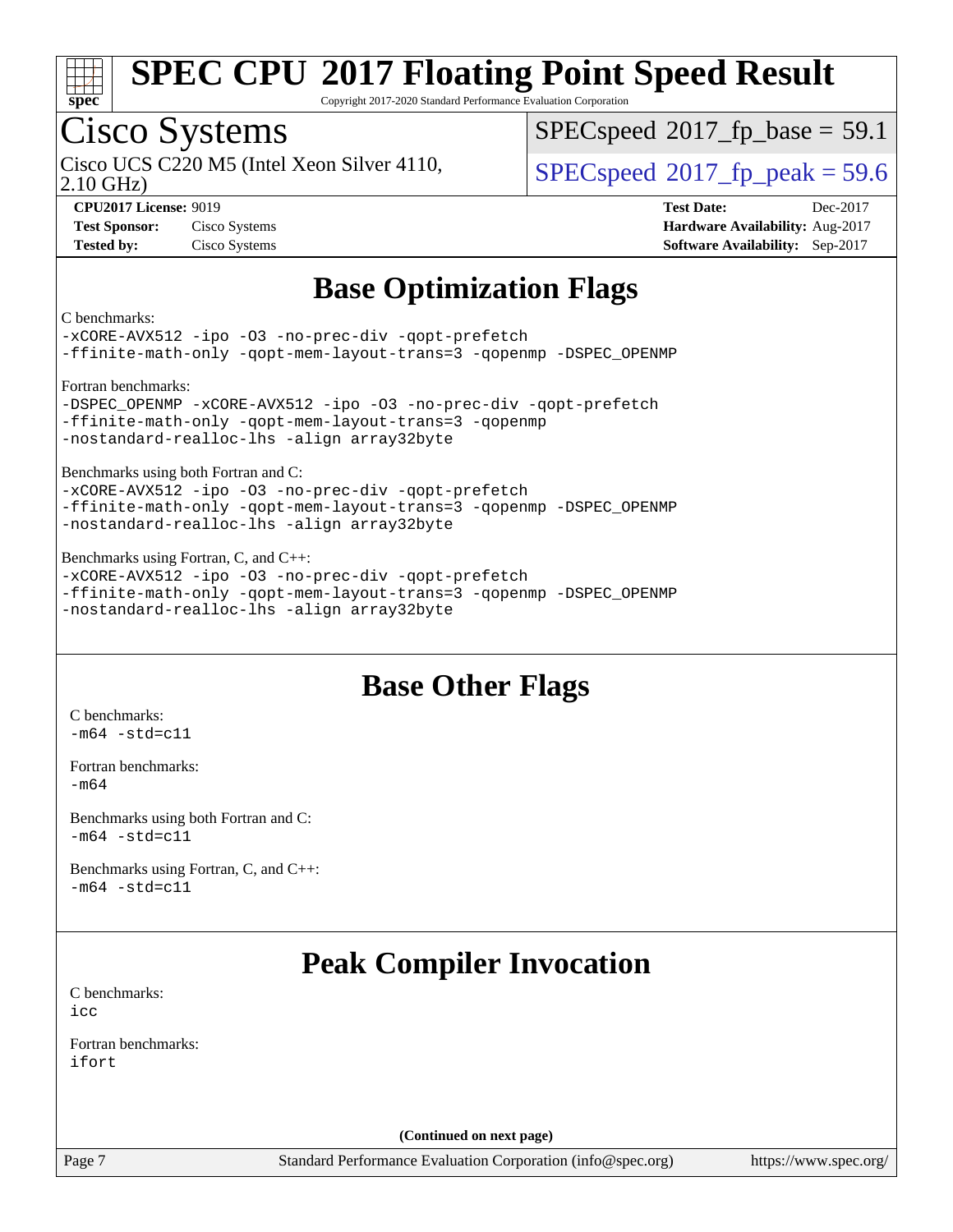

Copyright 2017-2020 Standard Performance Evaluation Corporation

## Cisco Systems

2.10 GHz) Cisco UCS C220 M5 (Intel Xeon Silver 4110,  $\vert$  [SPECspeed](http://www.spec.org/auto/cpu2017/Docs/result-fields.html#SPECspeed2017fppeak)®[2017\\_fp\\_peak = 5](http://www.spec.org/auto/cpu2017/Docs/result-fields.html#SPECspeed2017fppeak)9.6

 $SPECspeed^{\circledcirc}2017$  $SPECspeed^{\circledcirc}2017$  fp base = 59.1

**[Test Sponsor:](http://www.spec.org/auto/cpu2017/Docs/result-fields.html#TestSponsor)** Cisco Systems **[Hardware Availability:](http://www.spec.org/auto/cpu2017/Docs/result-fields.html#HardwareAvailability)** Aug-2017

**[CPU2017 License:](http://www.spec.org/auto/cpu2017/Docs/result-fields.html#CPU2017License)** 9019 **[Test Date:](http://www.spec.org/auto/cpu2017/Docs/result-fields.html#TestDate)** Dec-2017 **[Tested by:](http://www.spec.org/auto/cpu2017/Docs/result-fields.html#Testedby)** Cisco Systems **[Software Availability:](http://www.spec.org/auto/cpu2017/Docs/result-fields.html#SoftwareAvailability)** Sep-2017

## **[Peak Compiler Invocation \(Continued\)](http://www.spec.org/auto/cpu2017/Docs/result-fields.html#PeakCompilerInvocation)**

[Benchmarks using both Fortran and C](http://www.spec.org/auto/cpu2017/Docs/result-fields.html#BenchmarksusingbothFortranandC): [ifort](http://www.spec.org/cpu2017/results/res2017q4/cpu2017-20171211-01560.flags.html#user_CC_FCpeak_intel_ifort_18.0_8111460550e3ca792625aed983ce982f94888b8b503583aa7ba2b8303487b4d8a21a13e7191a45c5fd58ff318f48f9492884d4413fa793fd88dd292cad7027ca) [icc](http://www.spec.org/cpu2017/results/res2017q4/cpu2017-20171211-01560.flags.html#user_CC_FCpeak_intel_icc_18.0_66fc1ee009f7361af1fbd72ca7dcefbb700085f36577c54f309893dd4ec40d12360134090235512931783d35fd58c0460139e722d5067c5574d8eaf2b3e37e92)

[Benchmarks using Fortran, C, and C++:](http://www.spec.org/auto/cpu2017/Docs/result-fields.html#BenchmarksusingFortranCandCXX) [icpc](http://www.spec.org/cpu2017/results/res2017q4/cpu2017-20171211-01560.flags.html#user_CC_CXX_FCpeak_intel_icpc_18.0_c510b6838c7f56d33e37e94d029a35b4a7bccf4766a728ee175e80a419847e808290a9b78be685c44ab727ea267ec2f070ec5dc83b407c0218cded6866a35d07) [icc](http://www.spec.org/cpu2017/results/res2017q4/cpu2017-20171211-01560.flags.html#user_CC_CXX_FCpeak_intel_icc_18.0_66fc1ee009f7361af1fbd72ca7dcefbb700085f36577c54f309893dd4ec40d12360134090235512931783d35fd58c0460139e722d5067c5574d8eaf2b3e37e92) [ifort](http://www.spec.org/cpu2017/results/res2017q4/cpu2017-20171211-01560.flags.html#user_CC_CXX_FCpeak_intel_ifort_18.0_8111460550e3ca792625aed983ce982f94888b8b503583aa7ba2b8303487b4d8a21a13e7191a45c5fd58ff318f48f9492884d4413fa793fd88dd292cad7027ca)

**[Peak Portability Flags](http://www.spec.org/auto/cpu2017/Docs/result-fields.html#PeakPortabilityFlags)**

Same as Base Portability Flags

**[Peak Optimization Flags](http://www.spec.org/auto/cpu2017/Docs/result-fields.html#PeakOptimizationFlags)**

[C benchmarks](http://www.spec.org/auto/cpu2017/Docs/result-fields.html#Cbenchmarks):

 619.lbm\_s: [-prof-gen](http://www.spec.org/cpu2017/results/res2017q4/cpu2017-20171211-01560.flags.html#user_peakPASS1_CFLAGSPASS1_LDFLAGS619_lbm_s_prof_gen_5aa4926d6013ddb2a31985c654b3eb18169fc0c6952a63635c234f711e6e63dd76e94ad52365559451ec499a2cdb89e4dc58ba4c67ef54ca681ffbe1461d6b36)(pass 1) [-prof-use](http://www.spec.org/cpu2017/results/res2017q4/cpu2017-20171211-01560.flags.html#user_peakPASS2_CFLAGSPASS2_LDFLAGS619_lbm_s_prof_use_1a21ceae95f36a2b53c25747139a6c16ca95bd9def2a207b4f0849963b97e94f5260e30a0c64f4bb623698870e679ca08317ef8150905d41bd88c6f78df73f19)(pass 2) [-O2](http://www.spec.org/cpu2017/results/res2017q4/cpu2017-20171211-01560.flags.html#user_peakPASS1_COPTIMIZE619_lbm_s_f-O2) [-xCORE-AVX512](http://www.spec.org/cpu2017/results/res2017q4/cpu2017-20171211-01560.flags.html#user_peakPASS2_COPTIMIZE619_lbm_s_f-xCORE-AVX512) [-qopt-prefetch](http://www.spec.org/cpu2017/results/res2017q4/cpu2017-20171211-01560.flags.html#user_peakPASS1_COPTIMIZEPASS2_COPTIMIZE619_lbm_s_f-qopt-prefetch) [-ipo](http://www.spec.org/cpu2017/results/res2017q4/cpu2017-20171211-01560.flags.html#user_peakPASS2_COPTIMIZE619_lbm_s_f-ipo) [-O3](http://www.spec.org/cpu2017/results/res2017q4/cpu2017-20171211-01560.flags.html#user_peakPASS2_COPTIMIZE619_lbm_s_f-O3) [-ffinite-math-only](http://www.spec.org/cpu2017/results/res2017q4/cpu2017-20171211-01560.flags.html#user_peakPASS1_COPTIMIZEPASS2_COPTIMIZE619_lbm_s_f_finite_math_only_cb91587bd2077682c4b38af759c288ed7c732db004271a9512da14a4f8007909a5f1427ecbf1a0fb78ff2a814402c6114ac565ca162485bbcae155b5e4258871) [-no-prec-div](http://www.spec.org/cpu2017/results/res2017q4/cpu2017-20171211-01560.flags.html#user_peakPASS2_COPTIMIZE619_lbm_s_f-no-prec-div) [-qopt-mem-layout-trans=3](http://www.spec.org/cpu2017/results/res2017q4/cpu2017-20171211-01560.flags.html#user_peakPASS1_COPTIMIZEPASS2_COPTIMIZE619_lbm_s_f-qopt-mem-layout-trans_de80db37974c74b1f0e20d883f0b675c88c3b01e9d123adea9b28688d64333345fb62bc4a798493513fdb68f60282f9a726aa07f478b2f7113531aecce732043) [-DSPEC\\_SUPPRESS\\_OPENMP](http://www.spec.org/cpu2017/results/res2017q4/cpu2017-20171211-01560.flags.html#suite_peakPASS1_COPTIMIZE619_lbm_s_DSPEC_SUPPRESS_OPENMP) [-qopenmp](http://www.spec.org/cpu2017/results/res2017q4/cpu2017-20171211-01560.flags.html#user_peakPASS2_COPTIMIZE619_lbm_s_qopenmp_16be0c44f24f464004c6784a7acb94aca937f053568ce72f94b139a11c7c168634a55f6653758ddd83bcf7b8463e8028bb0b48b77bcddc6b78d5d95bb1df2967) [-DSPEC\\_OPENMP](http://www.spec.org/cpu2017/results/res2017q4/cpu2017-20171211-01560.flags.html#suite_peakPASS2_COPTIMIZE619_lbm_s_DSPEC_OPENMP) 638.imagick\_s: [-xCORE-AVX512](http://www.spec.org/cpu2017/results/res2017q4/cpu2017-20171211-01560.flags.html#user_peakCOPTIMIZE638_imagick_s_f-xCORE-AVX512) [-ipo](http://www.spec.org/cpu2017/results/res2017q4/cpu2017-20171211-01560.flags.html#user_peakCOPTIMIZE638_imagick_s_f-ipo) [-O3](http://www.spec.org/cpu2017/results/res2017q4/cpu2017-20171211-01560.flags.html#user_peakCOPTIMIZE638_imagick_s_f-O3) [-no-prec-div](http://www.spec.org/cpu2017/results/res2017q4/cpu2017-20171211-01560.flags.html#user_peakCOPTIMIZE638_imagick_s_f-no-prec-div) [-qopt-prefetch](http://www.spec.org/cpu2017/results/res2017q4/cpu2017-20171211-01560.flags.html#user_peakCOPTIMIZE638_imagick_s_f-qopt-prefetch) [-ffinite-math-only](http://www.spec.org/cpu2017/results/res2017q4/cpu2017-20171211-01560.flags.html#user_peakCOPTIMIZE638_imagick_s_f_finite_math_only_cb91587bd2077682c4b38af759c288ed7c732db004271a9512da14a4f8007909a5f1427ecbf1a0fb78ff2a814402c6114ac565ca162485bbcae155b5e4258871) [-qopt-mem-layout-trans=3](http://www.spec.org/cpu2017/results/res2017q4/cpu2017-20171211-01560.flags.html#user_peakCOPTIMIZE638_imagick_s_f-qopt-mem-layout-trans_de80db37974c74b1f0e20d883f0b675c88c3b01e9d123adea9b28688d64333345fb62bc4a798493513fdb68f60282f9a726aa07f478b2f7113531aecce732043) [-qopenmp](http://www.spec.org/cpu2017/results/res2017q4/cpu2017-20171211-01560.flags.html#user_peakCOPTIMIZE638_imagick_s_qopenmp_16be0c44f24f464004c6784a7acb94aca937f053568ce72f94b139a11c7c168634a55f6653758ddd83bcf7b8463e8028bb0b48b77bcddc6b78d5d95bb1df2967) [-DSPEC\\_OPENMP](http://www.spec.org/cpu2017/results/res2017q4/cpu2017-20171211-01560.flags.html#suite_peakCOPTIMIZE638_imagick_s_DSPEC_OPENMP) 644.nab\_s: Same as 638.imagick\_s [Fortran benchmarks](http://www.spec.org/auto/cpu2017/Docs/result-fields.html#Fortranbenchmarks): [-prof-gen](http://www.spec.org/cpu2017/results/res2017q4/cpu2017-20171211-01560.flags.html#user_FCpeak_prof_gen_5aa4926d6013ddb2a31985c654b3eb18169fc0c6952a63635c234f711e6e63dd76e94ad52365559451ec499a2cdb89e4dc58ba4c67ef54ca681ffbe1461d6b36)(pass 1) [-prof-use](http://www.spec.org/cpu2017/results/res2017q4/cpu2017-20171211-01560.flags.html#user_FCpeak_prof_use_1a21ceae95f36a2b53c25747139a6c16ca95bd9def2a207b4f0849963b97e94f5260e30a0c64f4bb623698870e679ca08317ef8150905d41bd88c6f78df73f19)(pass 2) [-DSPEC\\_SUPPRESS\\_OPENMP](http://www.spec.org/cpu2017/results/res2017q4/cpu2017-20171211-01560.flags.html#suite_FCpeak_DSPEC_SUPPRESS_OPENMP) -DSPEC OPENMP [-O2](http://www.spec.org/cpu2017/results/res2017q4/cpu2017-20171211-01560.flags.html#user_FCpeak_f-O2) [-xCORE-AVX512](http://www.spec.org/cpu2017/results/res2017q4/cpu2017-20171211-01560.flags.html#user_FCpeak_f-xCORE-AVX512) [-qopt-prefetch](http://www.spec.org/cpu2017/results/res2017q4/cpu2017-20171211-01560.flags.html#user_FCpeak_f-qopt-prefetch) [-ipo](http://www.spec.org/cpu2017/results/res2017q4/cpu2017-20171211-01560.flags.html#user_FCpeak_f-ipo) [-O3](http://www.spec.org/cpu2017/results/res2017q4/cpu2017-20171211-01560.flags.html#user_FCpeak_f-O3) [-ffinite-math-only](http://www.spec.org/cpu2017/results/res2017q4/cpu2017-20171211-01560.flags.html#user_FCpeak_f_finite_math_only_cb91587bd2077682c4b38af759c288ed7c732db004271a9512da14a4f8007909a5f1427ecbf1a0fb78ff2a814402c6114ac565ca162485bbcae155b5e4258871) [-no-prec-div](http://www.spec.org/cpu2017/results/res2017q4/cpu2017-20171211-01560.flags.html#user_FCpeak_f-no-prec-div) [-qopt-mem-layout-trans=3](http://www.spec.org/cpu2017/results/res2017q4/cpu2017-20171211-01560.flags.html#user_FCpeak_f-qopt-mem-layout-trans_de80db37974c74b1f0e20d883f0b675c88c3b01e9d123adea9b28688d64333345fb62bc4a798493513fdb68f60282f9a726aa07f478b2f7113531aecce732043) [-qopenmp](http://www.spec.org/cpu2017/results/res2017q4/cpu2017-20171211-01560.flags.html#user_FCpeak_qopenmp_16be0c44f24f464004c6784a7acb94aca937f053568ce72f94b139a11c7c168634a55f6653758ddd83bcf7b8463e8028bb0b48b77bcddc6b78d5d95bb1df2967) [-nostandard-realloc-lhs](http://www.spec.org/cpu2017/results/res2017q4/cpu2017-20171211-01560.flags.html#user_FCpeak_f_2003_std_realloc_82b4557e90729c0f113870c07e44d33d6f5a304b4f63d4c15d2d0f1fab99f5daaed73bdb9275d9ae411527f28b936061aa8b9c8f2d63842963b95c9dd6426b8a) [-align array32byte](http://www.spec.org/cpu2017/results/res2017q4/cpu2017-20171211-01560.flags.html#user_FCpeak_align_array32byte_b982fe038af199962ba9a80c053b8342c548c85b40b8e86eb3cc33dee0d7986a4af373ac2d51c3f7cf710a18d62fdce2948f201cd044323541f22fc0fffc51b6) [Benchmarks using both Fortran and C](http://www.spec.org/auto/cpu2017/Docs/result-fields.html#BenchmarksusingbothFortranandC): 621.wrf\_s: [-prof-gen](http://www.spec.org/cpu2017/results/res2017q4/cpu2017-20171211-01560.flags.html#user_peakPASS1_CFLAGSPASS1_FFLAGSPASS1_LDFLAGS621_wrf_s_prof_gen_5aa4926d6013ddb2a31985c654b3eb18169fc0c6952a63635c234f711e6e63dd76e94ad52365559451ec499a2cdb89e4dc58ba4c67ef54ca681ffbe1461d6b36)(pass 1) [-prof-use](http://www.spec.org/cpu2017/results/res2017q4/cpu2017-20171211-01560.flags.html#user_peakPASS2_CFLAGSPASS2_FFLAGSPASS2_LDFLAGS621_wrf_s_prof_use_1a21ceae95f36a2b53c25747139a6c16ca95bd9def2a207b4f0849963b97e94f5260e30a0c64f4bb623698870e679ca08317ef8150905d41bd88c6f78df73f19)(pass 2) [-O2](http://www.spec.org/cpu2017/results/res2017q4/cpu2017-20171211-01560.flags.html#user_peakPASS1_COPTIMIZEPASS1_FOPTIMIZE621_wrf_s_f-O2) [-xCORE-AVX512](http://www.spec.org/cpu2017/results/res2017q4/cpu2017-20171211-01560.flags.html#user_peakPASS2_COPTIMIZEPASS2_FOPTIMIZE621_wrf_s_f-xCORE-AVX512) [-qopt-prefetch](http://www.spec.org/cpu2017/results/res2017q4/cpu2017-20171211-01560.flags.html#user_peakPASS1_COPTIMIZEPASS1_FOPTIMIZEPASS2_COPTIMIZEPASS2_FOPTIMIZE621_wrf_s_f-qopt-prefetch) [-ipo](http://www.spec.org/cpu2017/results/res2017q4/cpu2017-20171211-01560.flags.html#user_peakPASS2_COPTIMIZEPASS2_FOPTIMIZE621_wrf_s_f-ipo) [-O3](http://www.spec.org/cpu2017/results/res2017q4/cpu2017-20171211-01560.flags.html#user_peakPASS2_COPTIMIZEPASS2_FOPTIMIZE621_wrf_s_f-O3) [-ffinite-math-only](http://www.spec.org/cpu2017/results/res2017q4/cpu2017-20171211-01560.flags.html#user_peakPASS1_COPTIMIZEPASS1_FOPTIMIZEPASS2_COPTIMIZEPASS2_FOPTIMIZE621_wrf_s_f_finite_math_only_cb91587bd2077682c4b38af759c288ed7c732db004271a9512da14a4f8007909a5f1427ecbf1a0fb78ff2a814402c6114ac565ca162485bbcae155b5e4258871) [-no-prec-div](http://www.spec.org/cpu2017/results/res2017q4/cpu2017-20171211-01560.flags.html#user_peakPASS2_COPTIMIZEPASS2_FOPTIMIZE621_wrf_s_f-no-prec-div) [-qopt-mem-layout-trans=3](http://www.spec.org/cpu2017/results/res2017q4/cpu2017-20171211-01560.flags.html#user_peakPASS1_COPTIMIZEPASS1_FOPTIMIZEPASS2_COPTIMIZEPASS2_FOPTIMIZE621_wrf_s_f-qopt-mem-layout-trans_de80db37974c74b1f0e20d883f0b675c88c3b01e9d123adea9b28688d64333345fb62bc4a798493513fdb68f60282f9a726aa07f478b2f7113531aecce732043) [-DSPEC\\_SUPPRESS\\_OPENMP](http://www.spec.org/cpu2017/results/res2017q4/cpu2017-20171211-01560.flags.html#suite_peakPASS1_COPTIMIZEPASS1_FOPTIMIZE621_wrf_s_DSPEC_SUPPRESS_OPENMP) [-qopenmp](http://www.spec.org/cpu2017/results/res2017q4/cpu2017-20171211-01560.flags.html#user_peakPASS2_COPTIMIZEPASS2_FOPTIMIZE621_wrf_s_qopenmp_16be0c44f24f464004c6784a7acb94aca937f053568ce72f94b139a11c7c168634a55f6653758ddd83bcf7b8463e8028bb0b48b77bcddc6b78d5d95bb1df2967) [-DSPEC\\_OPENMP](http://www.spec.org/cpu2017/results/res2017q4/cpu2017-20171211-01560.flags.html#suite_peakPASS2_COPTIMIZEPASS2_FOPTIMIZE621_wrf_s_DSPEC_OPENMP) [-nostandard-realloc-lhs](http://www.spec.org/cpu2017/results/res2017q4/cpu2017-20171211-01560.flags.html#user_peakEXTRA_FOPTIMIZE621_wrf_s_f_2003_std_realloc_82b4557e90729c0f113870c07e44d33d6f5a304b4f63d4c15d2d0f1fab99f5daaed73bdb9275d9ae411527f28b936061aa8b9c8f2d63842963b95c9dd6426b8a) [-align array32byte](http://www.spec.org/cpu2017/results/res2017q4/cpu2017-20171211-01560.flags.html#user_peakEXTRA_FOPTIMIZE621_wrf_s_align_array32byte_b982fe038af199962ba9a80c053b8342c548c85b40b8e86eb3cc33dee0d7986a4af373ac2d51c3f7cf710a18d62fdce2948f201cd044323541f22fc0fffc51b6)

 627.cam4\_s: [-xCORE-AVX512](http://www.spec.org/cpu2017/results/res2017q4/cpu2017-20171211-01560.flags.html#user_peakCOPTIMIZEFOPTIMIZE627_cam4_s_f-xCORE-AVX512) [-ipo](http://www.spec.org/cpu2017/results/res2017q4/cpu2017-20171211-01560.flags.html#user_peakCOPTIMIZEFOPTIMIZE627_cam4_s_f-ipo) [-O3](http://www.spec.org/cpu2017/results/res2017q4/cpu2017-20171211-01560.flags.html#user_peakCOPTIMIZEFOPTIMIZE627_cam4_s_f-O3) [-no-prec-div](http://www.spec.org/cpu2017/results/res2017q4/cpu2017-20171211-01560.flags.html#user_peakCOPTIMIZEFOPTIMIZE627_cam4_s_f-no-prec-div) [-qopt-prefetch](http://www.spec.org/cpu2017/results/res2017q4/cpu2017-20171211-01560.flags.html#user_peakCOPTIMIZEFOPTIMIZE627_cam4_s_f-qopt-prefetch) [-ffinite-math-only](http://www.spec.org/cpu2017/results/res2017q4/cpu2017-20171211-01560.flags.html#user_peakCOPTIMIZEFOPTIMIZE627_cam4_s_f_finite_math_only_cb91587bd2077682c4b38af759c288ed7c732db004271a9512da14a4f8007909a5f1427ecbf1a0fb78ff2a814402c6114ac565ca162485bbcae155b5e4258871) [-qopt-mem-layout-trans=3](http://www.spec.org/cpu2017/results/res2017q4/cpu2017-20171211-01560.flags.html#user_peakCOPTIMIZEFOPTIMIZE627_cam4_s_f-qopt-mem-layout-trans_de80db37974c74b1f0e20d883f0b675c88c3b01e9d123adea9b28688d64333345fb62bc4a798493513fdb68f60282f9a726aa07f478b2f7113531aecce732043) [-qopenmp](http://www.spec.org/cpu2017/results/res2017q4/cpu2017-20171211-01560.flags.html#user_peakCOPTIMIZEFOPTIMIZE627_cam4_s_qopenmp_16be0c44f24f464004c6784a7acb94aca937f053568ce72f94b139a11c7c168634a55f6653758ddd83bcf7b8463e8028bb0b48b77bcddc6b78d5d95bb1df2967) [-DSPEC\\_OPENMP](http://www.spec.org/cpu2017/results/res2017q4/cpu2017-20171211-01560.flags.html#suite_peakCOPTIMIZEFOPTIMIZE627_cam4_s_DSPEC_OPENMP) [-nostandard-realloc-lhs](http://www.spec.org/cpu2017/results/res2017q4/cpu2017-20171211-01560.flags.html#user_peakEXTRA_FOPTIMIZE627_cam4_s_f_2003_std_realloc_82b4557e90729c0f113870c07e44d33d6f5a304b4f63d4c15d2d0f1fab99f5daaed73bdb9275d9ae411527f28b936061aa8b9c8f2d63842963b95c9dd6426b8a) [-align array32byte](http://www.spec.org/cpu2017/results/res2017q4/cpu2017-20171211-01560.flags.html#user_peakEXTRA_FOPTIMIZE627_cam4_s_align_array32byte_b982fe038af199962ba9a80c053b8342c548c85b40b8e86eb3cc33dee0d7986a4af373ac2d51c3f7cf710a18d62fdce2948f201cd044323541f22fc0fffc51b6)

**(Continued on next page)**